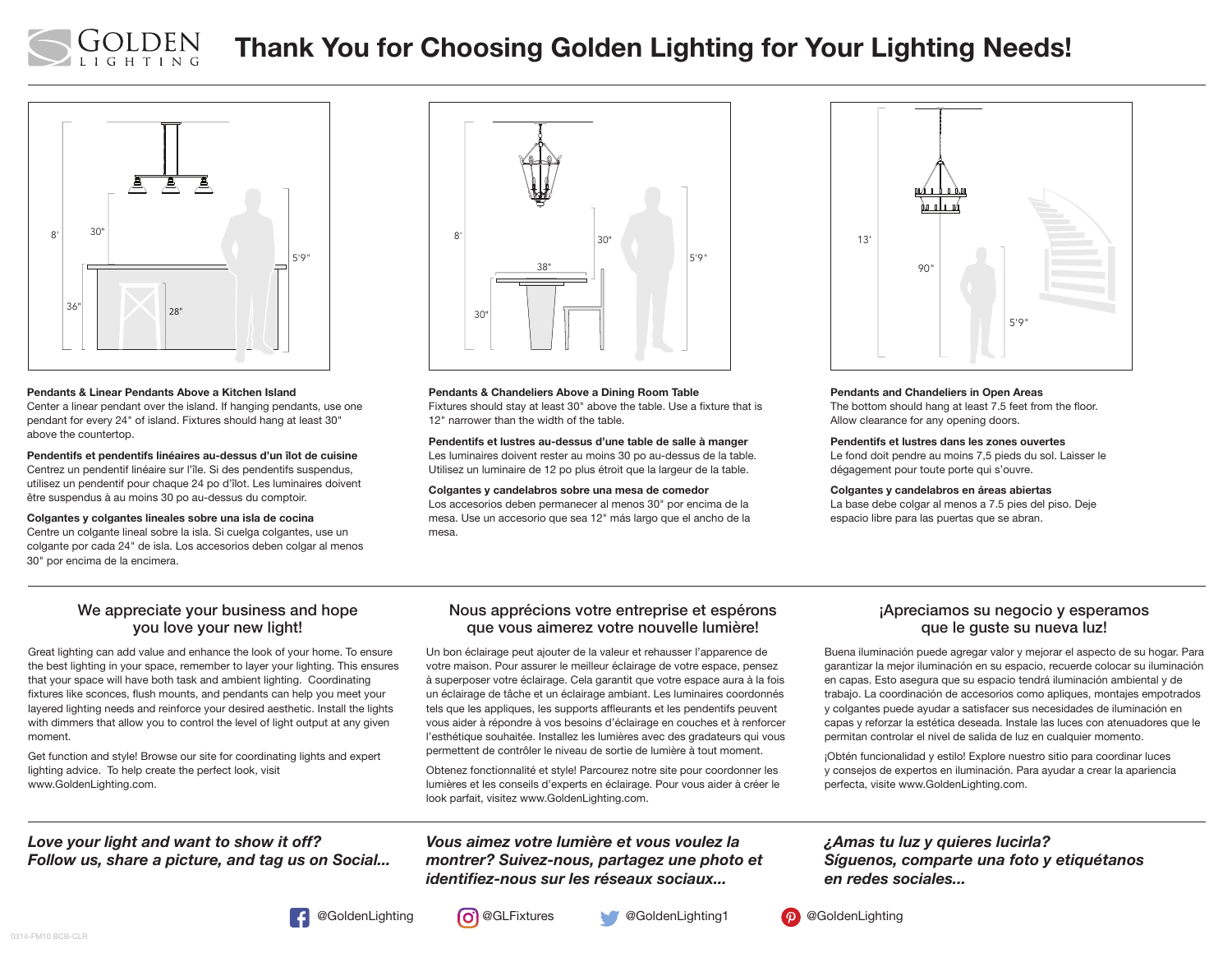#### LDEN Assembly Instructions: 0314-FM10 GoldenLighting.com GHTING



Cable De Tierra: Rosca interior de cobre, metal desnudo, verde o transparente



**SCAN ME** 

Get help, quick tips, and explore curated content



 $\vee$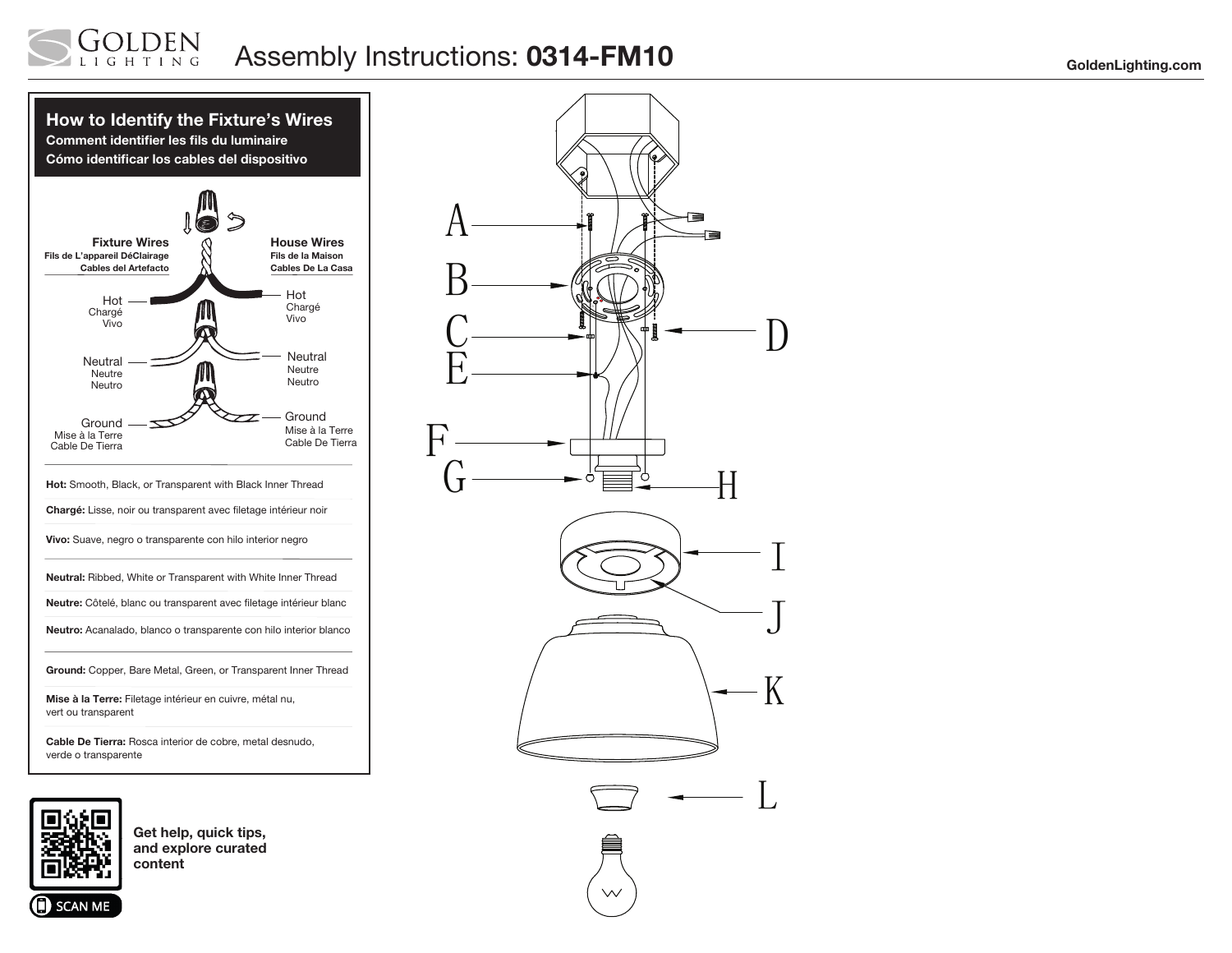## ENGLISH

For Customer Service, contact the place of purchase to arrange for replacement parts.

### IMPORTANT:

- All installation work should be done by accredited professional.
- Shut off power supply at fuse or circuit breaker!
- Use only the specified bulbs. Do not exceed the maximum wattage!

## Assembly Instructions:

### PREPARING FOR INSTALLATION

Carefully remove the new fixture from the carton as well as the yellow bag that holds all of the parts. See the important notes above. Shut off power at the circuit breaker and remove old fixture from wall, including the old mounting strap. 1. From the parts bag remove the mounting strap (B) assembly. Mounting strap (B) contains several threaded holes, find the pair of holes that matches the spacing of the holes on the junction box. Two sets of mounting screws (A & D) should be attached to mounting strap (B). You may need to tighten nuts (C) that hold mounting screws (A) in place. If the screws are not attached, please hold canopy (F) up to mounting strap (B). Line up the holes in canopy (F) with the holes in mounting strap (B) and insert mounting screws (A) into mounting strap (B) so that mounting screws (A) protrude through the holes in canopy (F). Mounting screws (A) are long, so please test the canopy against the mounting strap to see how far you should insert the screws. Tighten nuts (C) onto mounting screws (A) to hold the screws in place. 2. Place mounting strap (B) over the junction box. Secure mounting strap (B) to the junction box using mounting screws (D) and a screwdriver. Tighten the screws securely. Pull house wires for the center of the mounting strap.

#### ASSEMBLING THE FIXTURE

No Assembly Required - This item arrives assembled and ready for installation. Please proceed to the next step.

#### CONNECTING THE WIRES

3. Have an assistant support the fixture's weight while completing the wiring. Refer to the wiring diagram and attach the fixture's wires to the power supply wires from the junction box. Attach the fixture's wires to the power supply wires from the junction box. Connect Hot to Hot (transparent wire with black inner thread, black, or smooth wire) Neutral to Neutral (transparent wire with white inner thread, white, or ribbed wire), and Ground to Ground (transparent wire with green inner thread, green wire, or copper). Twist the ends of the wire pairs together, and then twist on a wire connector. Make sure all twists are in the same direction. If there is no house ground wire coming from the junction box, locate ground screw (E) on the mounting bracket/mounting strap and wrap the fixture's ground wire around the ground screw. Use a screwdriver to tighten the top of ground screw (E) onto the wires and into the mounting bracket/mounting strap. Tuck the wires into the junction box.

#### FINISHING THE INSTALLATION

4. Hold the canopy (F) over mounting strap (B) so that the holes in the mounting strap (B) line up with the holes in the canopy (F). Thread the deco nuts (G) onto exposed threads of the mounting screws (A) until canopy (F) is snug against the ceiling. 5. Hold decoration iron ring (I) to glass shade (K) to best determine the position desired. Lift both decoration iron ring (I) and glass shade (K) up to socket (H). Make sure the holder (J) inside the decoration

iron ring (I) is snug on the glass shade (K). Secure the glass shade (K) and decoration iron ring (I) with the socket ring (L). Thread socket ring (L) onto socket (H) tightly to secure. 6. Install light bulb (not included) onto socket (H) in accordance with the fixture's specifications. Do not exceed the maximum recommended wattage. Your installation is now complete. Turn on the power and test the fixture.

## **FRANCAIS**

Pour le service client, contactez le lieu d'achat pour organiser les pièces de rechange.

#### • IMPORTANTE

- Tous les travaux d'installation doivent être effectués par un professionnel accrédité.
- Coupez l'alimentation électrique au fusible ou au disjoncteur!
- Utilisez uniquement les ampoules spécifiées. Ne dépassez pas la puissance maximale!

## Instructions de montage:

#### PRÉPARATION À L'INSTALLATION

Retirez soigneusement le nouveau luminaire du carton ainsi que le sac jaune contenant toutes les pièces. Voir les notes importantes ci-dessus. Coupez l'alimentation au disjoncteur et retirez l'ancien appareil du mur, y compris l'ancienne sangle de montage. 1. Dans le sac de pièces, retirez l'assemblage de la sangle de montage (B). La sangle de montage (B) contient plusieurs trous filetés, trouvez la paire de trous qui correspond à l'espacement des trous sur la boîte de jonction. Deux jeux de vis de montage (A et D) doivent être fixés à la sangle de montage (B). Vous devrez peut-être serrer les écrous (C) qui maintiennent les vis de montage (A) en place. Si les vis ne sont pas fixées, veuillez tenir le capot (F) jusqu'à la sangle de montage (B). Alignez les trous de la verrière (F) avec les trous de la bride de montage (B) et insérez les vis de montage (A) dans la bride de montage (B) de sorte que les vis de montage (A) dépassent des trous de la verrière (F). Les vis de montage (A) sont longues, veuillez donc tester la verrière contre la sangle de montage pour voir jusqu'où vous devez insérer les vis. Serrez les écrous (C) sur les vis de montage (A) pour maintenir les vis en place. 2. Placez la sangle de montage (B) sur la boîte de jonction. Fixez la sangle de montage (B) à la boîte de jonction à l'aide des vis de montage (D) et d'un tournevis. Serrez fermement les vis. Tirez les fils de la maison pour le centre de la sangle de montage.

#### MONTAGE DU FIXTURE

Aucun assemblage requis - Cet article arrive assemblé et prêt à être installé. Veuillez passer à l'étape suivante.

#### CONNEXION DES FILS

3. Demandez à un assistant de supporter le poids de l'appareil pendant le câblage. Reportez-vous au schéma de câblage et fixez les fils du luminaire aux fils d'alimentation de la boîte de jonction. Fixez les fils du luminaire aux fils d'alimentation de la boîte de jonction. Connectez chaud à chaud (fil transparent avec fil intérieur noir, fil noir ou fil lisse) Neutre à neutre (fil transparent avec fil intérieur blanc, fil blanc ou nervuré) et terre à terre (fil transparent avec fil intérieur vert, fil vert , ou cuivre). Torsadez les extrémités des paires de fils ensemble, puis torsadez un connecteur de fil. Assurez-vous que toutes les torsions sont dans la même direction. S'il n'y a pas de fil de

terre de la maison provenant de la boîte de jonction, localisez la vis de terre (E) sur le support de montage/la sangle de montage et enroulez le fil de terre du luminaire autour de la vis de terre. Utilisez un tournevis pour serrer le haut de la vis de mise à la terre (E) sur les fils et dans le support de montage/la sangle de montage. Rentrez les fils dans la boîte de jonction.

#### FIN DE L'INSTALLATION

4. Tenez la verrière (F) sur la sangle de montage (B) de sorte que les trous de la sangle de montage (B) s'alignent avec les trous de la verrière (F). Vissez les écrous déco (G) sur les filets exposés des vis de montage (A) jusqu'à ce que la verrière (F) soit bien ajustée contre le plafond. 5. Tenez l'anneau en fer de décoration (I) sur l'abat-jour en verre (K) pour déterminer au mieux la position souhaitée. Soulevez l'anneau en fer de décoration (I) et l'abat-jour en verre (K) jusqu'à la douille (H). Assurez-vous que le support (J) à l'intérieur de l'anneau de fer de décoration (I) est bien ajusté sur l'abat-jour en verre (K). Fixez l'abat-jour en verre (K) et l'anneau en fer de décoration (I) avec l'anneau de douille (L). Vissez fermement la bague de douille (L) sur la douille (H) pour la fixer. 6. Installez l'ampoule (non incluse) sur la douille (H) conformément aux spécifications du luminaire. Ne dépassez pas la puissance maximale recommandée. Votre installation est maintenant terminée. Mettez l'appareil sous tension et testez l'appareil.

# **ESPAÑOL**

Para obtener servicio al cliente, comuníquese con el lugar de compra para solicitar piezas de repuesto.

#### • IMPORTANTE:

- Todo el trabajo de instalación debe ser realizado por un profesional acreditado.
- ¡Apague el suministro de electricidad en el fusible o disyuntor!
- Utilice solo las bombillas especificadas. ¡No exceda la potencia máxima!

## Instrucciones de montaje:

### PREPARACIÓN PARA LA INSTALACIÓN

Retire con cuidado el nuevo accesorio de la caja, así como la bolsa amarilla que contiene todas las piezas. Vea las notas importantes arriba. Apague la energía en el disyuntor y retire el artefacto viejo de la pared, incluyendo la correa de montaje vieja. 1. De la bolsa de piezas, retire el conjunto de la correa de montaje (B). La correa de montaje (B) contiene varios orificios roscados, busque el par de orificios que coincida con el espaciado de los orificios en la caja de conexiones. Se deben colocar dos juegos de tornillos de montaje (A y D) a la correa de montaje (B). Es posible que deba apretar las tuercas (C) que sujetan los tornillos de montaje (A) en su lugar. Si los tornillos no están colocados, sujete la cubierta (F) hasta la correa de montaje (B). Alinee los orificios de la cubierta (F) con los orificios de la correa de montaje (B) e inserte los tornillos de montaje (A) en la correa de montaje (B) de modo que los tornillos de montaje (A) sobresalgan a través de los orificios de la cubierta (F). Los tornillos de montaje (A) son largos, así que pruebe la cubierta contra la correa de montaje para ver hasta dónde debe insertar los tornillos. Apriete las tuercas (C) en los tornillos de montaje (A) para mantener los tornillos en su lugar. 2. Coloque la correa de montaje (B) sobre la caja de conexiones. Asegure la correa de montaje (B) a la caja de conexiones con los tornillos de montaje (D) y un destornillador. Apriete bien los tornillos. Tire de los cables de la casa para el centro de la correa de montaje.